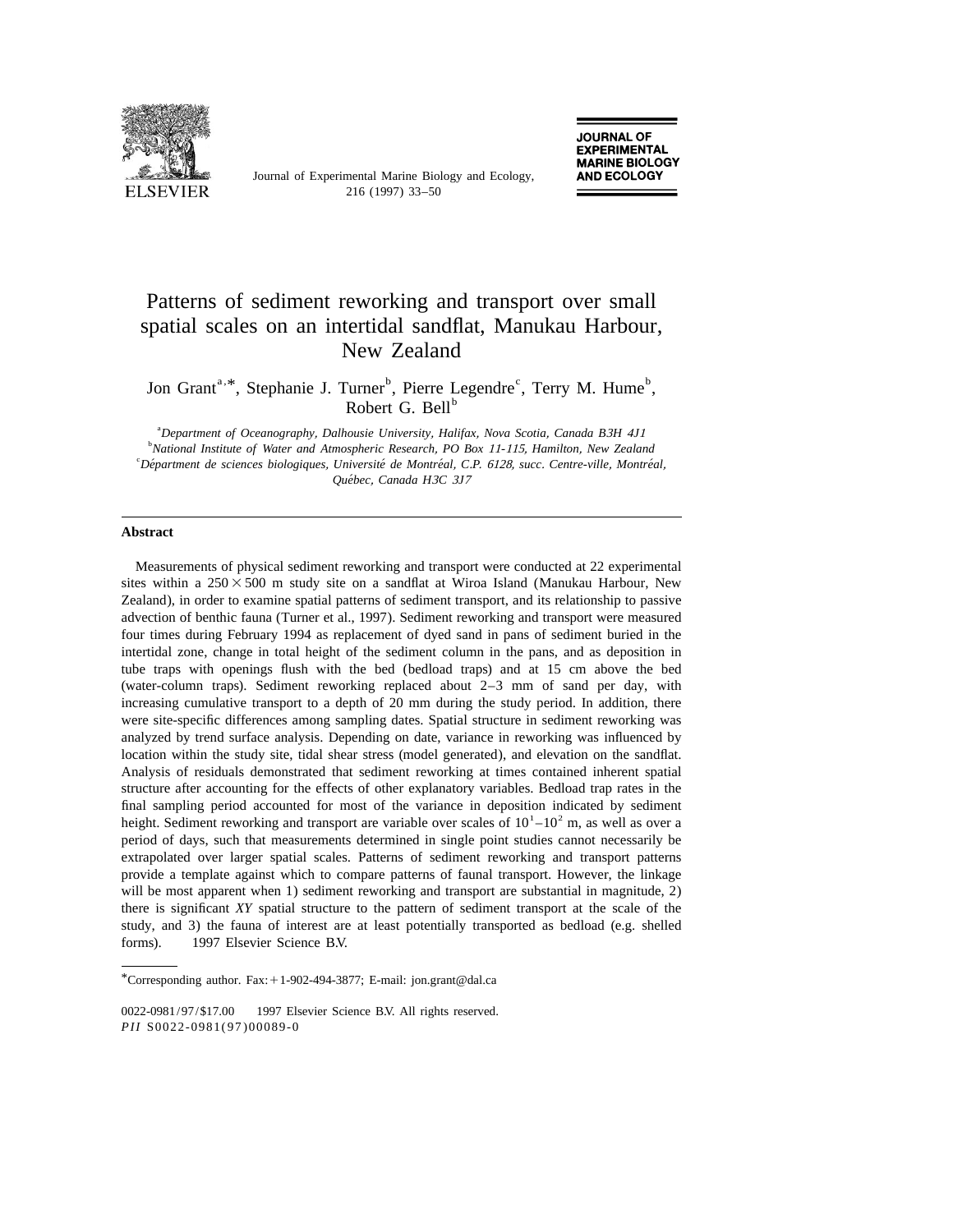*Keywords*: Sediment reworking and transport; Sandflat; Spatial pattern; Faunal colonization; Trend surface analysis; Bed shear stress

# **1. Introduction**

Sediment reworking by waves and tides in coastal marine environments is important in a variety of biological and geochemical processes including oxygen penetration, solute exchange, diagenesis, particulate deposition and resuspension, and the advection of benthic fauna (Grant, 1985; Graf, 1992; Huettel et al., 1996). A topic that has received recent attention is the ability of sediment transport to influence the postsettlement movement of bivalves, gastropods, and other infaunal species (Emerson and Grant, 1991; Armonies, 1994; Roegner et al., 1995; Commito et al., 1995a,b). Although these studies suggest that sediment transport can completely alter the primary larval settlement patterns, extrapolation to patterns at the scale of a sandflat is difficult because direct measurements of sediment transport which span spatial scales are rare (e.g. Anderson et al., 1981). Research efforts have focused on event-driven variation in sediment transport over larger spatial scales, i.e., entire sandflats (Dolphin et al., 1995) or on small-scale patterns such as ripple topography (Hogue and Miller, 1981; Eckman, 1979). Measurements of variables such as grain size and bed morphology have proved to be useful in defining sediment transport pathways (Gao and Collins, 1994). However, measurements of changes in bed level used to determine erosion/deposition patterns have mostly been across larger spatial scales including beach faces and estuarine sediment types (Carling, 1982; Childers et al., 1993; Medina et al., 1994) rather than within single habitats.

It has been shown that macrofaunal distribution and post-settlement dispersal and colonization vary over several spatial scales (cf. Thrush et al., 1997; Turner et al., 1997). Therefore, our emphasis in the present study was on describing the spatial variability in sediment reworking and transport, and identifying the controlling factors over scales of  $10<sup>1</sup> - 10<sup>2</sup>$  meters, on an intertidal sandflat. To do this we addressed the following questions:

- 1. How does sediment reworking and transport vary over the study site?
- 2. Do spatial patterns in sediment reworking and transport vary over periods of days?
- 3. What environmental factors (e.g. bathymetry, currents and waves) contribute to the observed pattern of sediment reworking and transport?

Spatial variability in sediment reworking and transport was measured over a  $250 \times$ 500 m study site on an intertidal sandflat in the Manukau Harbour, New Zealand. Results from complementary studies of sandflat tidal currents (Bell et al., 1997) and juvenile bivalve transport (Turner et al., 1997) were used to identify the potential consequences of sediment transport for the advection and distribution of macrofauna.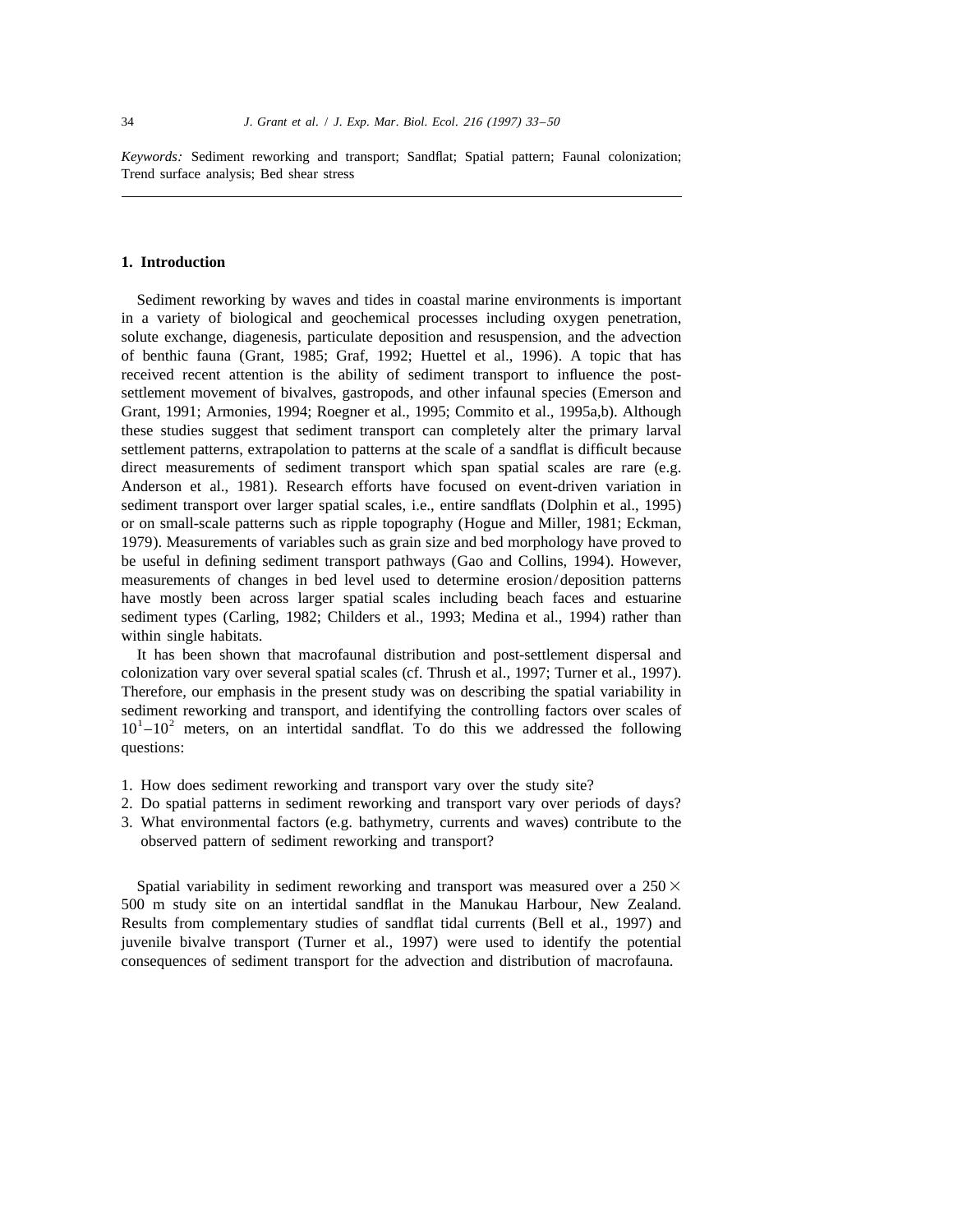# **2. Study site**

Studies were undertaken in the Manukau Harbour, a large  $(370 \text{ km}^2)$  estuary with extensive intertidal areas, on the west coast of the North Island, New Zealand  $(37^{\circ} 02' S,$  $174^{\circ}$  41' E). The study site was on a large intertidal sandflat attached to Wiroa Island (Fig. 1(a)), with homogeneous sediment grain size and topography. The study site has a gentle downshore slope  $(0.097^{\circ})$ , except in the southeastern corner which drops off more steeply (Fig. 2). The sediments are well-sorted fine sands, largely bare of vegetation except for occasional small patches  $(< 10 \text{ m}$  diam.) of colonizing seagrass (*Zostera*). Distinctive topographic features are small wave and/or current-generated ripples  $(3-10)$ cm wavelength, 0.5–1 cm amplitude) and in places ridges and runnels (15 m wavelength, 5–10 cm amplitude; Dolphin et al., 1995). Feeding pits (20–30 cm diameter, 10–15 cm deep) formed by rays (*Myliobatis tenuicaudatus*) are moderately abundant. Tidal currents in the area are generally weak, but waves are generated by local winds with a fetch up to 17 km with a south–west wind at high tide (Dolphin et al., 1995). Further details of the sediments and physical setting are given in Bell et al. (1997). Detailed measurements of sediment reworking and transport were made at 22



Fig. 1. (a) Map of the Manukau Harbour study site at Wiroa Island. (b) The location of the 22 experimental sites in relation to densities (ind  $0.25 \text{ m}^{-2}$ ) of large ( $>15 \text{ mm}$  shell length) *Macomona liliana* within the  $250\times500$  m study site are shown ( $\bullet$ ). The eight experimental sites where water-column traps were located are also shown (circled). The six experimental sites where the CV's for the bedload trap data were calculated are marked with crosses.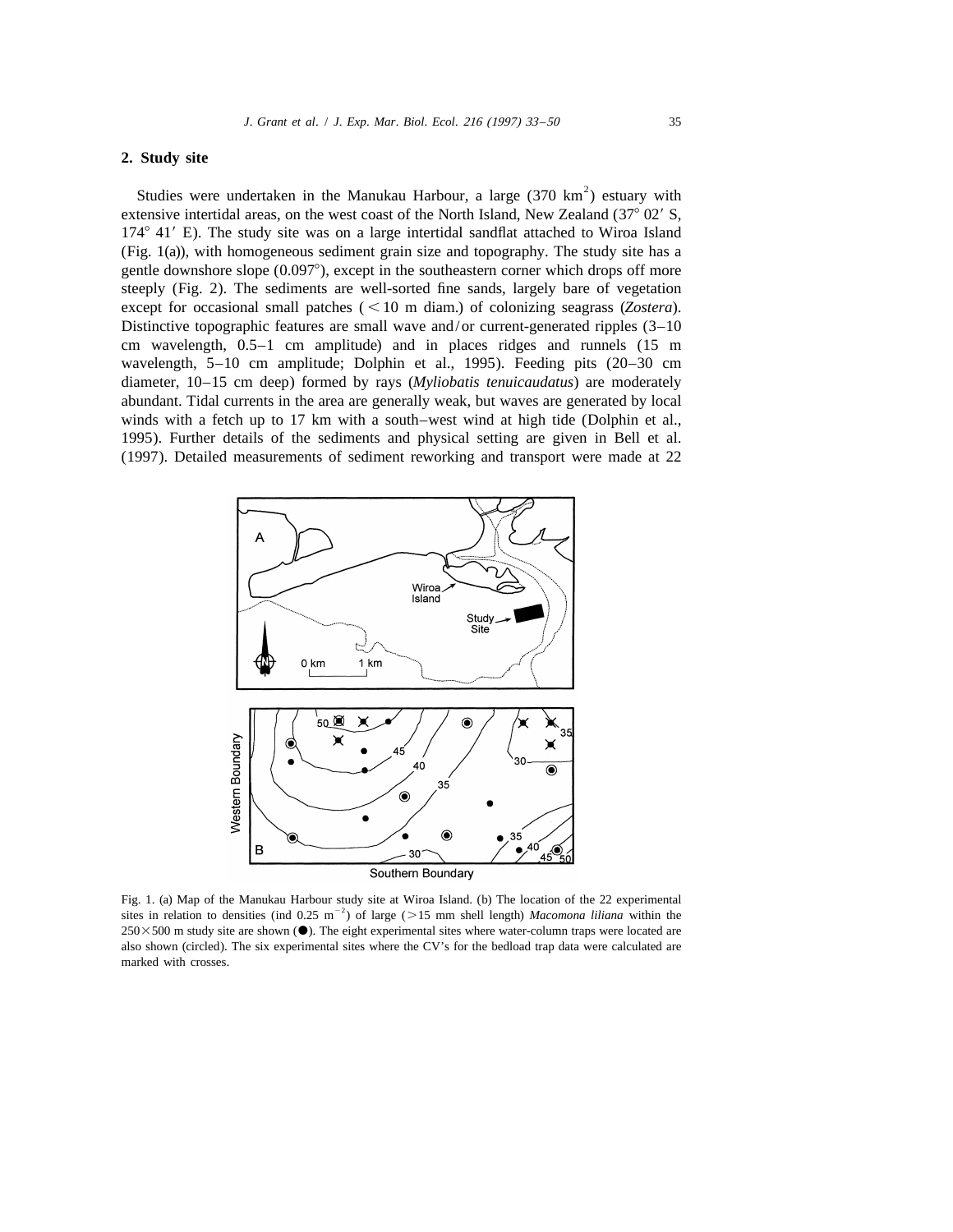

East units are meters.

experimental sites (Fig. 1(b)) chosen as being representative of a variety of densities of the dominant tellinid bivalve (*Macomona liliana*), a species of primary interest in the faunal dynamics of this flat (Legendre et al., 1997; Thrush et al., 1997; Turner et al., 1997).

#### **3. Materials and methods**

# 3.1. *Field measurements of sediment reworking and transport*

Sediment reworking was measured by two methods: (1) Dyed sand was placed in buried pans (marker beds) to track reworking by currents and waves, observed as replacement by ambient sand (Grant, 1985). The ''new'' sand height is thus a measure of the depth to which transport or mixing occurred and is relevant to shallow-dwelling infauna that are affected by this mobile layer. This measure is cumulative through time such that with continued transport, the dyed sand will be reworked to ever-increasing depths. (2) Changes in bed level were examined by a variation on a ''buried plate'' method wherein an object is buried in the sediment and measurements of sediment column height above this fixed reference are made as an indication of deposition or erosion (Pickrill, 1979; Grant et al., 1990; Emerson, 1991). As with the dyed sand method, the buried plate technique only detects net changes in the depth to which sediment transport occurs, i.e. it does not record bi-directional events which do not affect overall transport depth or net erosion/deposition. (3) Sediment transport was measured directly by trapping bedload and suspended sediments using sediment traps with the openings set flush with the bed and at 15 cm above the bed respectively (Emerson, 1991; Commito et al., 1995a,b).

Dyed sediment was prepared from sand collected from the study site, washed in hydrogen peroxide to remove organic matter, rinsed with freshwater, sieved (500 mm) to remove shell material, dried in the sun, and then dyed with red fluorescent paint chips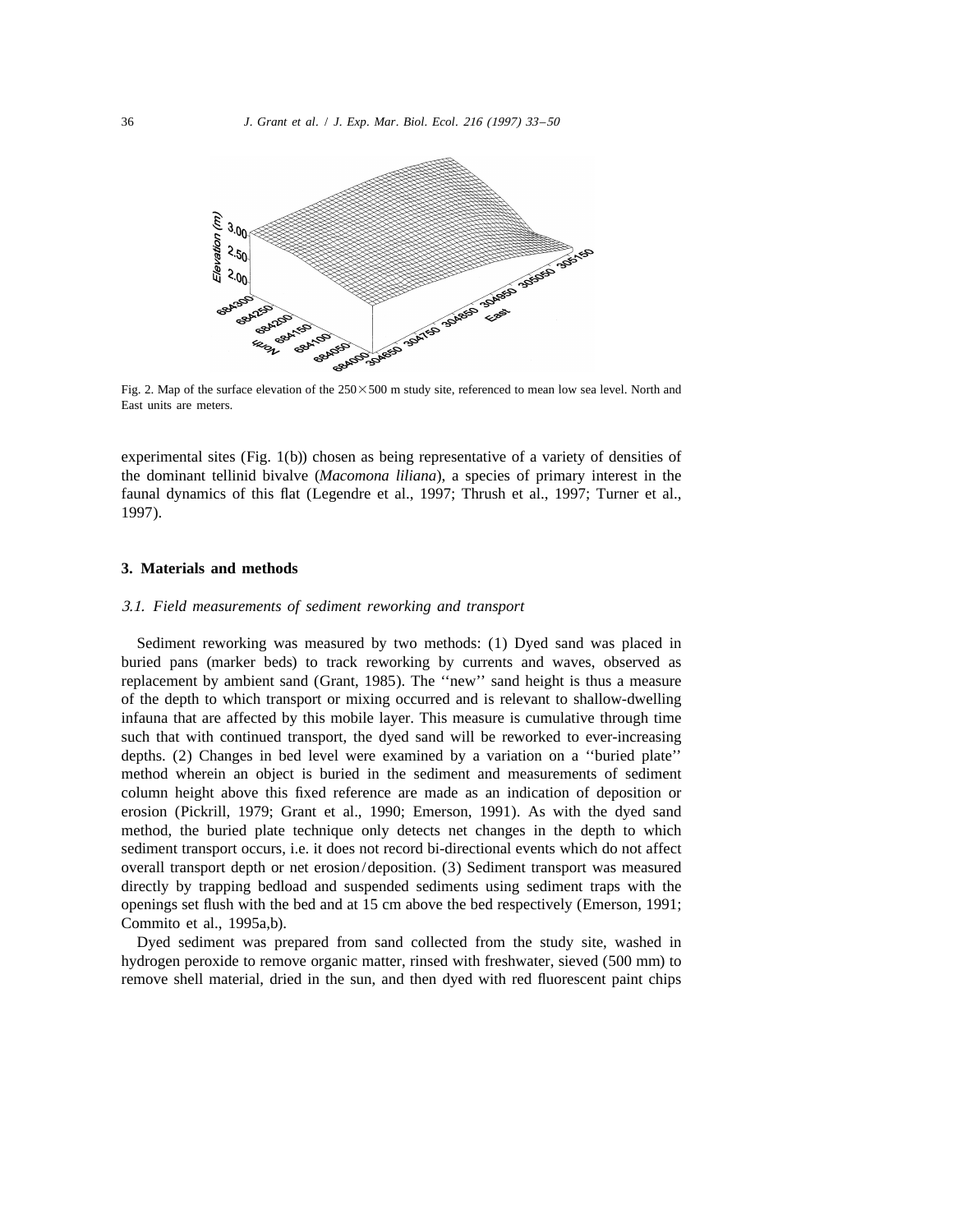(Radiant Red–JS-Rd3035 9484, Magruder Colour Company, California) dissolved in acetone. After air-drying to remove acetone, the red sand was placed into aluminium baking pans  $(20 \times 14 \times 4.5 \text{ cm}$  deep) and transported to the field site. The pans were buried flush with the sediment surface at the 22 experimental sites in the in the study site. The sediment in the pans was wetted with seawater and small holes were pierced in the bottom of pans to allow drainage at low tide. At each experimental site, six pans were placed in a line at 1 m intervals, avoiding irregular surface topography features such as ray pits. The long axis of the pans was oriented parallel to the long axis of ripples. At each site there were two replicate pans containing dyed sand and four additional pans used for faunal colonization experiments (Turner et al., 1997). Pans were placed (7 February) so that dyed sand treatments were not adjacent to one another.

Pans were sampled on 8, 11, 14, and 21 February at low tide, using a 1 cm diam. transparent plastic syringe to core the surface of both ripple crests and troughs in each of the two replicate dyed sediment pans at every site. The height of ambient accumulated sediment (''new sediment'') above the red dyed sand was measured with a ruler along the syringe. This variable is subsequently referred to as ''new sediment height'' (mm), and is the mean of the two replicates, specific to measurements made on ripple crests or troughs. For the bed level measurement, a thin metal rod was inserted into a crest and a trough in each pan to measure sediment column height above the pan bottom. This variable is subsequently referred to as ''total sediment height'' (mm) and is specific to measurements made on ripple crests or troughs. Sediment samples obtained for analysis of grain size showed that grain size was uniform throughout the study site (see Bell et al., 1997).

Sediment traps consisted of PVC tubes (4 cm internal diam., 50 cm length) either buried flush with the bed (bedload traps, all 22 sites) or projecting 15 cm above the sediment surface (water-column traps, eight sites; see Fig. 1(b)). Traps were deployed by insertion into permanently buried PVC sleeves (6.5 cm internal diam., 55 cm long), arranged in line with the pans. At low tide on each sampling date, the traps were removed, the contents (water  $+$  sediment) emptied into sampling bags, and the traps redeployed. Once the fauna were removed from the sediment (see Turner et al., 1997), sediment transport rates from traps were derived from sediment that had been oven-dried at 60°C for 48 h. Trapping rates were expressed as kg dry mass m<sup>-2</sup> trap area (day)<sup>-1</sup>. Trap samples from the first two dates were mislabeled and are not reported.

# 3.2. *Hydrodynamic modelling*

Tides and currents were measured at the site and used to calibrate a finite element hydrodynamic model (RMA-2) in the study site (Bell et al., 1997). The model was then used to generate peak ebb and flood tide velocities and peak bed shear stress for a mean tide at each node of a  $20 \times 20$  m grid within the sampling plot. Details of the modelling are described in Bell et al. (1997). Flood and ebb shear stress specific to the 22 experimental sites derived from the latter model output were used as independent variables in statistical analyses of sediment transport. Although wave models have also been generated for the study site (Bell et al., 1997), their output is specific to prevailing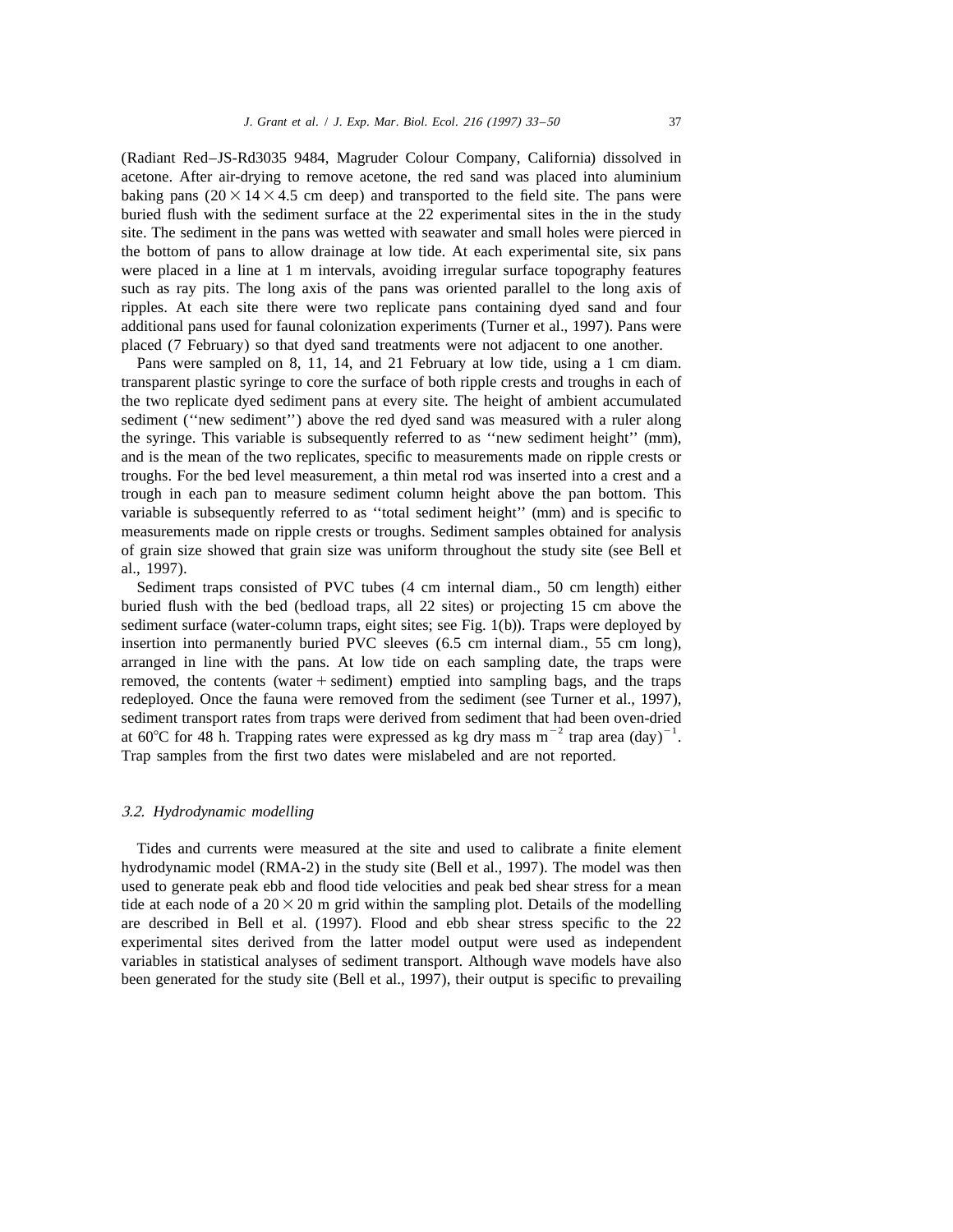wind directions which did not occur during the study period, and were therefore not included in the present analysis.

#### 3.3. *Statistical analyses*

The null hypothesis in our analysis was that sediment reworking and transport were constant over the study period (no date effect), and similar between experimental sites (no site effect). For dyed sand and bed level measures of reworking, a preliminary analysis of variance was carried out to establish that there were significant temporal and location differences in both variables. For brevity, these ANOVAs are not shown. Paired *t*-tests which maintain site-specific comparisons are reported as *a posteriori* tests to compare sediment transport measures between dates, adjusting the a level for the number of tests. Multiple regression was used to relate sediment reworking and transport to physical variables derived from models (ebb and flood shear stress) and measurements (elevation). Since the pan locations do not form a regular grid, trend surface analysis was used instead of spatial correlograms to detect spatial structures in sediment reworking and physical variables in relation to the *XY* grid. These methods of spatial analysis are described in Legendre and Fortin (1989). Briefly, a multiple regression of variable *Z* is performed as a polynomial function of the *X* and *Y* coordinates of the sampling sites (to allow for a non-planar response surface) to determine the significance of spatial patterns. Specifically, after centring  $(X - \text{mean } X, Y - \text{mean } Y)$ , the *X* and *Y* coordinates were used to construct a third-order spatial polynomial of the coordinates on a flat map. The terms (monomials) used in the polynomial regression equation are the following: X, Y,  $X^2$ ,  $XY$ ,  $Y^2$ ,  $X^3$ ,  $X^2Y$ ,  $XY^2$ ,  $Y^3$ . In all analyses, an overall significance level  $\alpha = 0.05$  was used.

#### **4. Results**

#### 4.1. *Temporal changes in new sediment height*

Experimental pans equilibrated rapidly with respect to the ambient sediment, and although there was occasional scouring of pan corners, in general the pans assumed the appearance of the surrounding sediment, including the presence of bedforms. Reworking of dyed sand in the experimental pans was apparent on the day following initiation of the experiment, with new sand added to a depth of 1–20 mm below the sediment surface. As expected, there was a deepening of the transport layer during the experiment, a trend observed in both ripple crests and troughs (Fig. 3(a)). On the last sampling date, the new sand replaced the dyed sediment to depths ranging from 3–35 mm. Paired *t*-tests for site–site comparisons between dates ( $\alpha = 0.008$  to accommodate six tests) indicated that the depth of newly transported sediment at crests was significantly greater on date 4 (21 February) than any of the other dates ( $p < 0.001$ ) and reworking was significantly greater on date 3 (14 February) than on either 8 (date 1;  $p = 0.003$ ) or 11 February (date 2;  $p < 0.001$ ).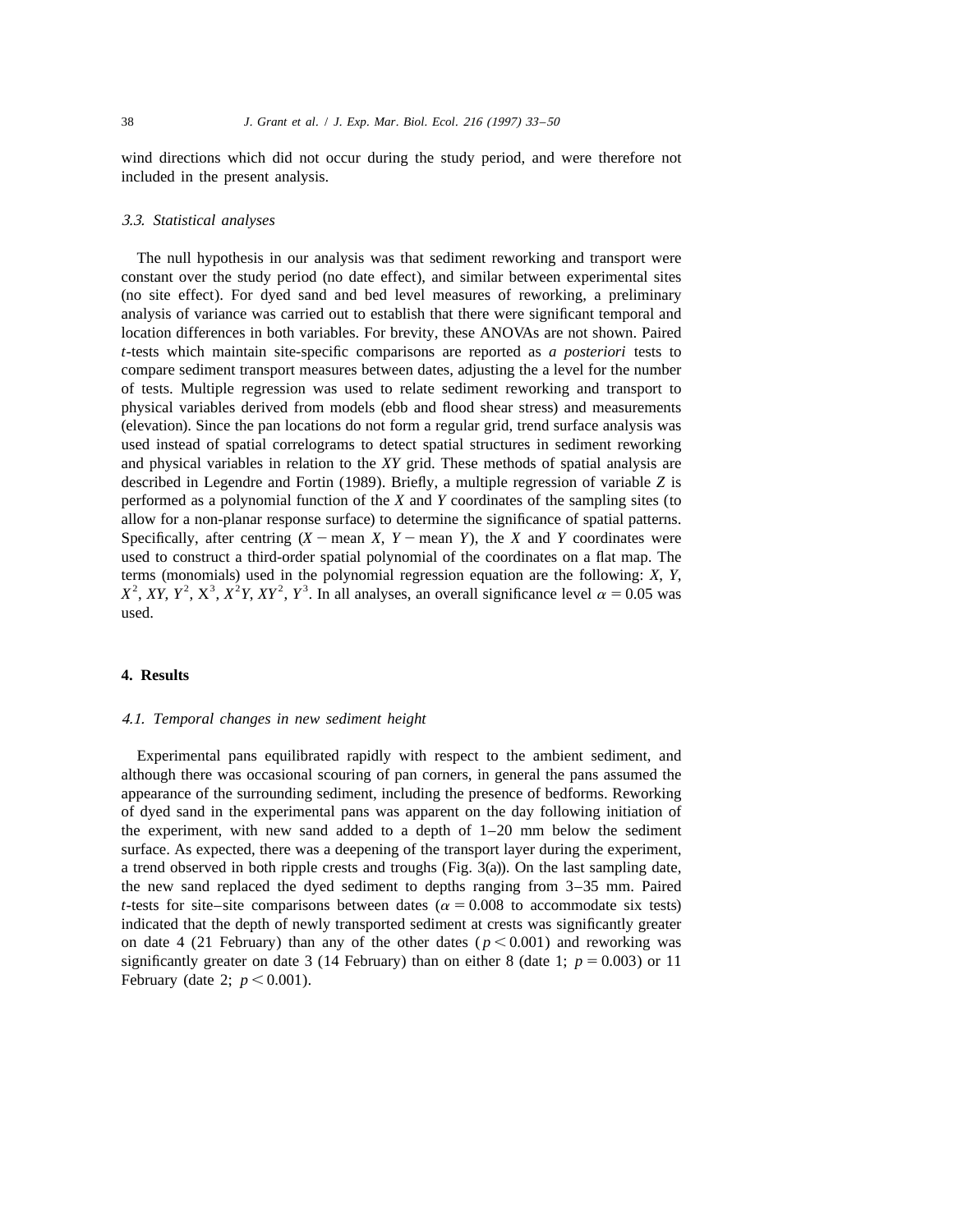

Fig. 3. Means  $(+SD)$  of sediment reworking and transport results for the 22 experimental sites. (a) Depth of reworking (thickness of new ambient sediment on top of dyed sediment) derived from sediment pans, measured at both ripple crests and troughs. (b) Mean change  $(+SD)$  in total sediment height over the study period expressed as deposition/erosion normalized to time: Sampling period  $1=8-11$  February,  $2=11-14$ February,  $3=14-21$  February.

A comparison of mean crest and trough heights indicates that ripples in the pans developed a height difference similar to the ambient sediment ( $\sim$  1 cm). This aspect was maintained throughout the experiment (Fig. 3(a)). In every case (4 dates), new crest and new trough height within each of two replicate pans on a single date were significantly correlated. Total crest and total trough height (see below) within replicate pans were correlated in seven of eight similar comparisons. These results suggest that for both new and total sediment height, measurements at the ripple crests alone provide adequate representation of the patterns of sediment transport. In the following analysis, we thus refer to new and total sediment height to indicate measurements made on the ripple crests.

## 4.2. *Temporal changes in total sediment height*

A second measure of sediment reworking, ripple crest height above a fixed depth (total sediment height, mm), shows that in addition to replacement of dyed sand by sediment from adjacent areas, there were net changes in bed level among the sampling periods. The differences between total sediment height for each site between two time periods provide a measure of deposition  $( + \text{ values})$  and erosion  $( - \text{ values})$ , standardized to time, which can be used as a variable in subsequent analyses. Fig. 3(b) shows that the first and last periods were characterized by deposition, while the second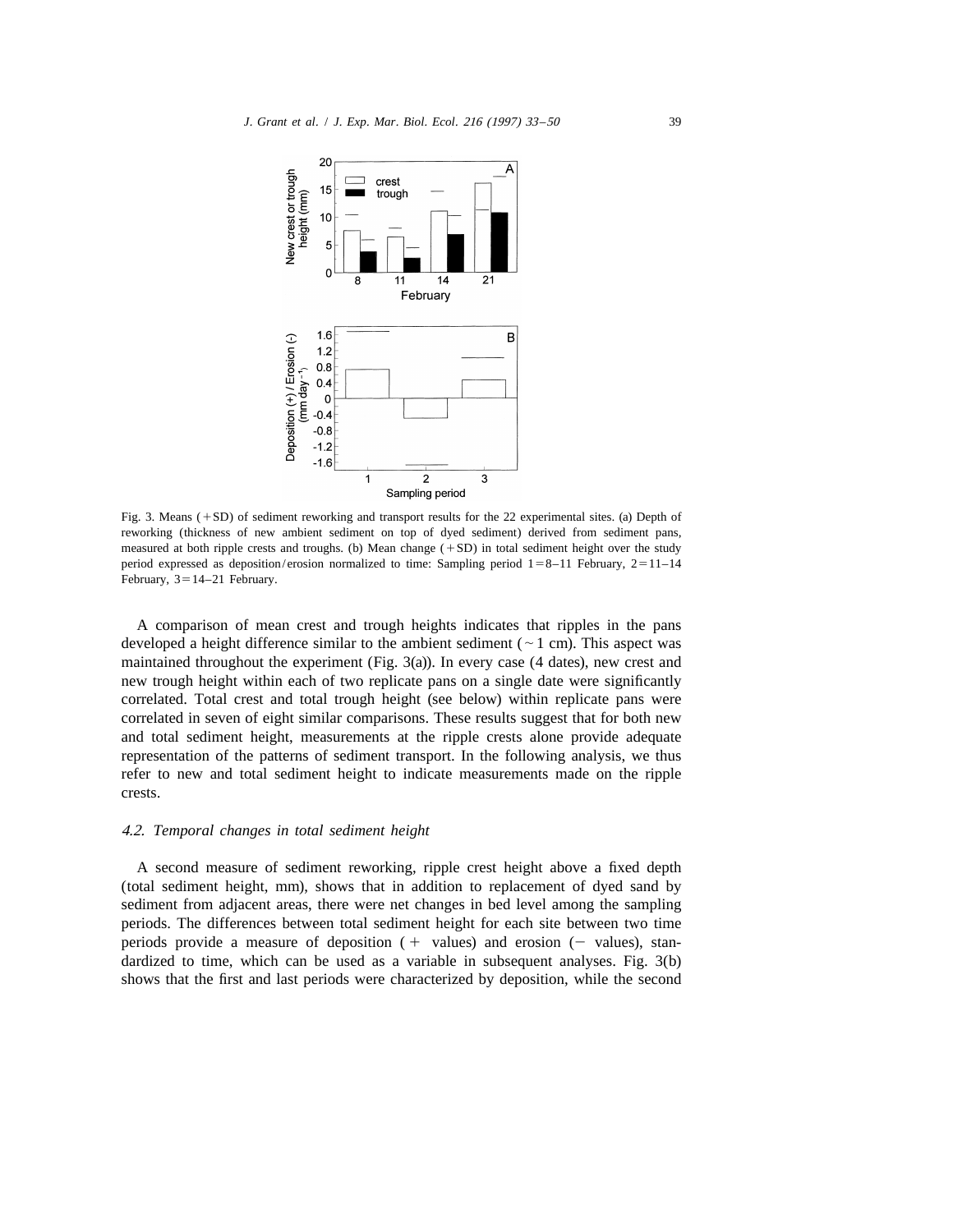period was erosional. Changes in bed level were on average  $\leq 1$  mm day<sup>-1</sup>, but were in some cases several mm day<sup>-1</sup>. Paired *t*-tests ( $\alpha$  = 0.017 for three tests) confirm that deposition was significantly greater in period 1 compared to period 2 ( $p = 0.004$ ) and that deposition was significantly greater in period 3 compared to period 2 ( $p = 0.005$ ).

# 4.3. *Bedload traps*

Bedload transport rates were two orders of magnitude greater than water-column trap rates, due to the closer proximity of the bedload traps to the near-bed sand transport layer (Fig. 4). Comparison of bedload and water-column trap data between the second (11–14) and third periods (14–21 February; normalized to daily rates) shows that bedload transport was significantly greater during the latter period (paired *t*-test,  $p \leq 0.001$ ), but that such increases could not be detected in water-column transport (Wilcoxon signed ranks test due to small sample size;  $p = 0.123$ ). The increased pan deposition which occurred from dates 3 to 4 (period 3, Fig. 3(b)) was reflected in the significant regression equation across sites between bedload trap data and erosion/ deposition data ( $r^2 = 0.53$ ,  $p < 0.01$ ,  $n = 22$ ):

<sup>2</sup><sup>1</sup> <sup>2</sup><sup>1</sup> Total net deposition day 5 0.031 (Bedload deposition day ) 2 1.048 (1)

Hourly winds recorded at adjacent Auckland Airport during the study period indicated<br>increased wind speed in period 3 (mean=4.9 ms<sup>-1</sup> ±2.1 SD compared to periods 1 and<br>2 (means=2.9 ms<sup>-1</sup>±1.6 SD and 3.2±1.8 SD, respectiv stronger winds may account for the increased bedload transport during period 3.



Fig. 4. Results of bedload  $(n=22;$  means  $+SD$ ) and water-column traps  $(n=8;$  means  $+SD)$  for two collection periods (11–14 February and 14–21 February) on Wiroa Island sandflat.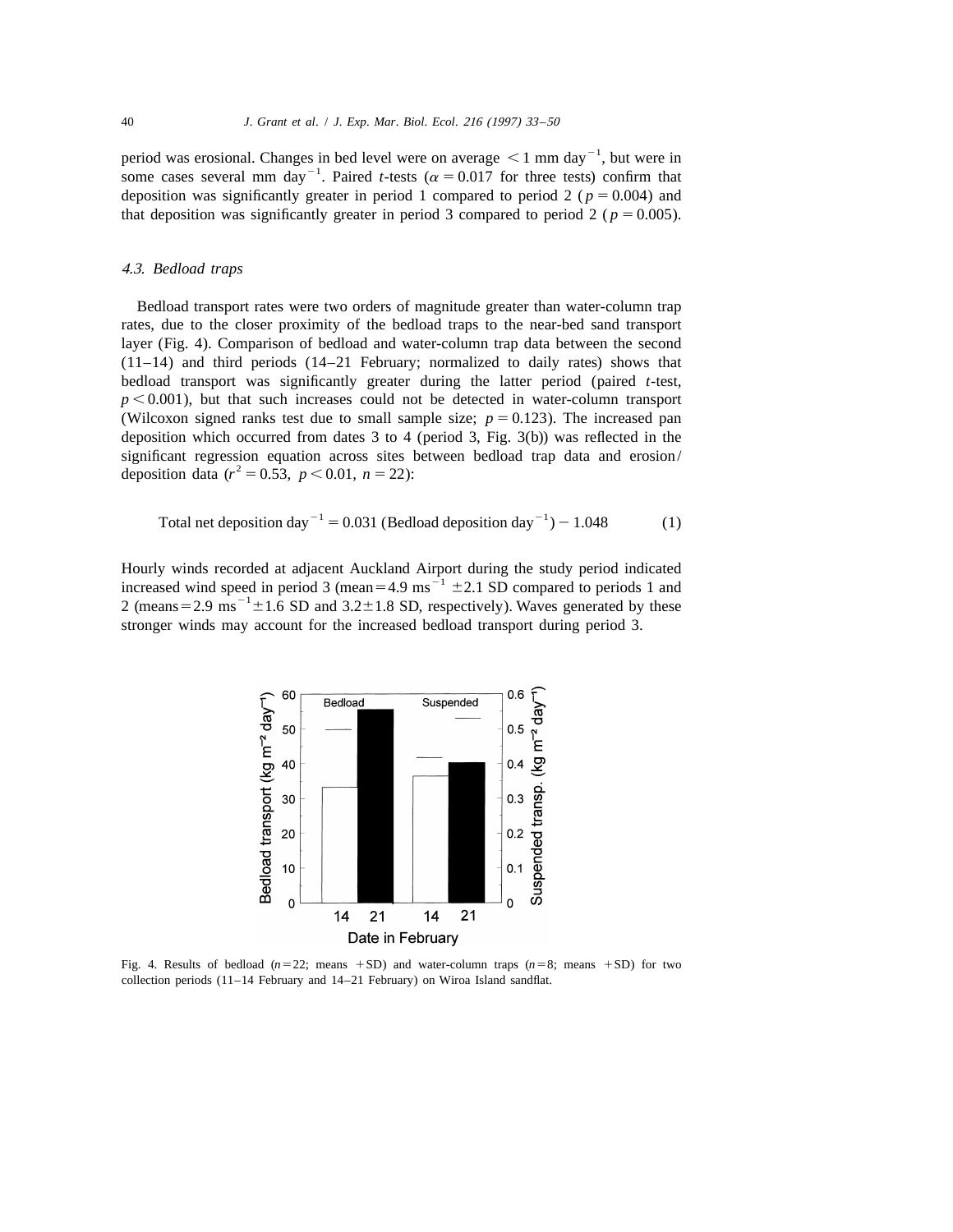## 4.4. *Sediment reworking and physical variables*

Hydrodynamic model output indicates that tidal currents across the study site are<br>ebb-dominated with significantly greater peak ebb (mean=0.074 Nm<sup>-2</sup>±0.004 SD) than<br>flood bottom shear stress (0.034 Nm<sup>-2</sup>±0.018 SD; paire Surface contour maps show that peak ebb and flood shear stress are generally higher on the northeastern portion of the study site, corresponding to the border of Pukaki Creek (Bell et al., 1997). Based on our median sediment grain size of  $\sim$ 144 mm, we estimate that critical shear stress for erosion would be on the order of 0.1N m<sup>-2</sup> (Miller et al., 1977). As expected under non-storm conditions, the peak shear stress predicted by the hydrodynamic model is less than the critical stress, especially during flood tide, and therefore sediments are unlikely to be entrained under typical tidal conditions. Bell et al. (1997) report a similar conclusion.

New sediment height was analyzed using models that included shear stress (ebb and flood) and elevation (Table 1). Using simplified multiple regression equations with only the significant terms, (Table 1(a)), or models including all three environmental variables (Table 1(b)), the coefficient of determination  $(R^2)$  decreases with time. Thus, the spatial distribution of new sediment height becomes increasingly difficult to explain as a function of available physical variables. On the first two dates, elevation is the best predictor of new sediment height (Table 1(a)). This result underscores the importance of some aspect of topography in controlling sediment transport. On 14 February, causality changes and ebb shear stress becomes the only predictor of new sediment height. On 21 February, elevation becomes significant again in the combined model of Table 1(b), or in a model that includes the almost-significant flood stress variable ( $p=0.053$ ), but it is not possible to obtain a model with single variables significant at the 0.05 level (Table 1(a)), probably due to lack of power of the data set.

#### 4.5. *Spatial variation in sediment reworking measures*

Although the multiple regressions with all three environmental variables are able to explain up to 32% of the variance in new sediment height (Table 1(b)), there is still substantial variance that remains unaccounted for. We therefore pose the questions: (a) is there some significant spatial structure remaining in the data, after the effect of the explanatory variables has been controlled for; and (b) is there a change in the spatial pattern of reworking among sampling dates? In order to answer these questions, we computed a partial trend surface analysis, i.e. a partial regression of new sediment height on the *XY* spatial polynomial, controlling for the effect of ebb and flood sheer stress and elevation (Borcard and Legendre, 1994). We then examine whether *XY* monomials remain significant in the residuals.

On 8 February, the spatial term *XY* in the polynomial equation was significant ( $p=0.0453$ ), indicating that the regression residuals still contained some significant spatial structure. The coefficient of determination ( $R<sup>2</sup>$ ) increased slightly when including the monomial *XY* into the multiple regression model together with the three explanatory variables (Table 1(b)).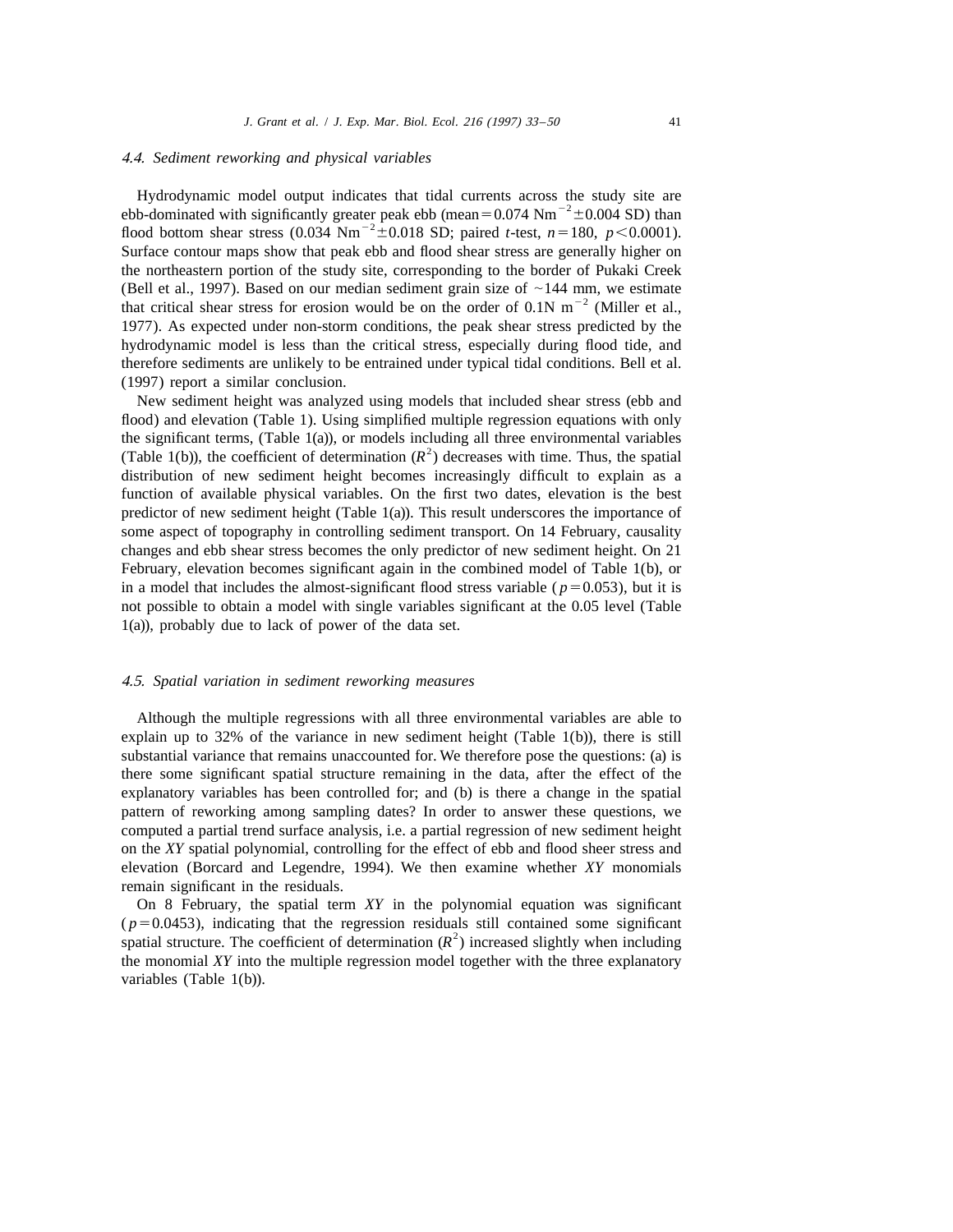| Table 1                                                        |  |  |  |
|----------------------------------------------------------------|--|--|--|
| Multiple regression equations for variable new sediment height |  |  |  |

| (a) Multiple regression equations: significant terms only |                           |        |           |                  |                          |                  |       |        |
|-----------------------------------------------------------|---------------------------|--------|-----------|------------------|--------------------------|------------------|-------|--------|
| Date                                                      | $R^2$                     |        | Intercept | Variable         | Partial Regr Coefficient |                  |       |        |
| 8 February                                                | 0.284                     | 0.0002 | $-17.24$  | Elevation        | $9.15***$                |                  |       |        |
| 11 February                                               | 0.250                     | 0.0006 | $-13.61$  | Elevation        | $7.38***$                |                  |       |        |
| 14 February                                               | 0.205                     | 0.0020 | 39.17     | Ebb stress       | $-381.21**$              |                  |       |        |
| 21 February                                               |                           |        |           | None             |                          |                  |       |        |
| (b) Partitioning of variance                              |                           |        |           |                  |                          |                  |       |        |
|                                                           | February 8<br>February 11 |        |           | February 14      |                          | February 21      |       |        |
| Component of variance                                     | $R^2$                     | p      | $R^2$     | $\boldsymbol{D}$ | $R^2$                    | $\boldsymbol{p}$ | $R^2$ |        |
| Environmental variables                                   | 0.316                     | 0.0015 | 0.297     | 0.0026           | 0.284                    | 0.0036           | 0.148 | 0.0962 |
| Environmental variables + spatial polynomial              | 0.383                     | 0.0007 | 0.638     | 0.0001           | 0.403                    | 0.0004           | 0.479 | 0.0023 |

(a) Ordinary partial regression coefficients are given for significant explanatory variables. Significance levels are indicated by  $**=0.01$ ,  $***=0.001$ 

(b) Multiple regression equations and trend surface analysis for new sediment height to examine the importance of spatial pattern in the residual variance unexplained by the three environmental variables, ebb stress, flood stress and elevation. The  $R<sup>2</sup>$  and p-values given for the environmental variables are for models including all three of these variables. The environmental variables+spatial polynomial (trend surface) add the variance due to the significant monomials as given in the text.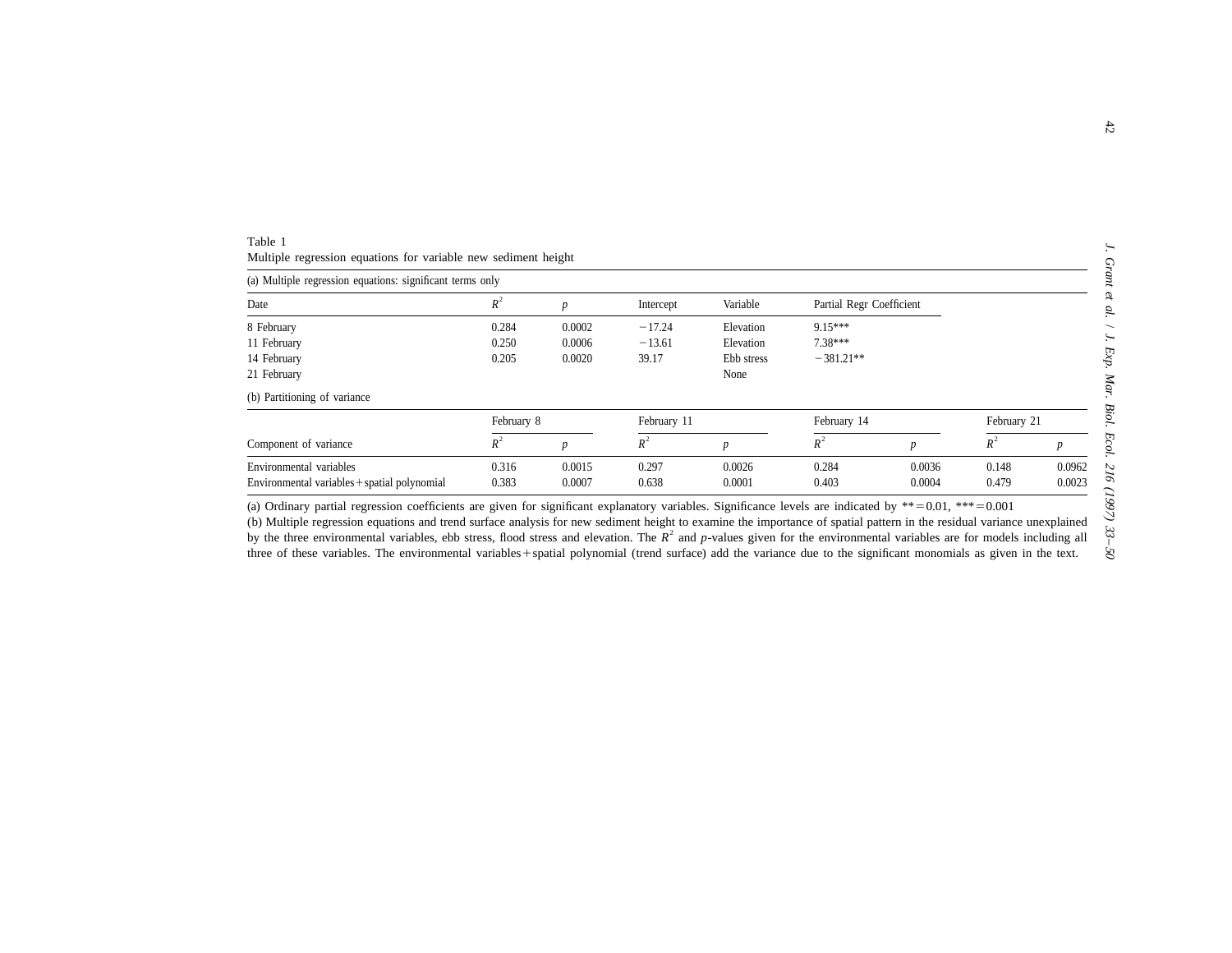On 11 February, the spatial monomials  $X^2$ ,  $X^3$  ( $p=0.0008$ ),  $X^2Y$  ( $p=0.0002$ ) and  $XY^2$  ( $p=0.0001$ ) all remained significant after controlling for the effect of the explanatory variables, indicating that the regression residuals retained important spatial structure. The coefficient of determination  $(R^2)$  more than doubled when including these spatial terms in the multiple regression model, together with the three explanatory variables (Table 1(b)).<br>3 On 14 February the spatial term  $Y^3$  remained significant ( $p=0.0082$ ), showing the

extent of significant spatial structure in the regression residuals (Table 1(b)). The amount of variance explained increased from 28 to 40% when including the monomial  $Y^3$  in the

multiple regression model, together with the stress and elevation variables.<br>On 21 February the spatial monomials  $Y (p=0.0020)$ ,  $Y^2 (p=0.0052)$ ,  $X^2 (p=0.0119)$ ,  $X^2 Y (p=0.0002)$  and  $XY^2 (p=0.0017)$  all remained signific including these spatial terms in the multiple regression model was more than twice that determined for the three explanatory variables alone. Among the four dates, the changes in the significance of various monomials in the polynomial equations are indicative of change in spatial pattern (i.e. among sites) of sediment reworking in the study site.

A polynomial trend surface analysis of erosion/deposition rates derived from total sediment height data indicates that for 8–11 and 11–14 February, there are no significant trend surface equations, even with the addition of any explanatory variables. In addition, for both periods, the spatial distribution of erosion/deposition values is not significantly related to ebb or flood shear stress or elevation. A three-dimensional spike scatterplot of erosion/deposition indicates that period 1 contains largely spatially uniform values of deposition (Fig. 5). Similarly, the second period contains a number of spatially similar values of erosion. The third period (14–21 February) has an apparently more heterogeneous distribution of sediment transport, and is largely depositional (Figs. 3 and 5). For this period, there was a significant trend surface equation, but a partial trend surface analysis (partial regression of net deposition on the spatial polynomial; Borcard and Legendre, 1994) showed that there is no significant spatial pattern left after controlling for the bedload trap data which accounted for all the significant spatial variation found in the deposition data for  $14-21$  February (Eq. (1)). These results underline the close correspondence between transport measures during period 3 and the potential importance of wave-induced sediment transport, and/or wave–current interaction during this time of greater wind speeds.

## 4.6. *Summary*

The above analyses based on new sediment height show there are (1) temporal changes in sediment reworking and transport which occur over a scale of days, (2) temporal changes in the relative importance of tides and elevation in influencing the pattern of sediment reworking and transport measures, and (3) underlying spatial structure in sediment reworking and transport which is time-dependent and cannot be accounted for by the measured physical variables. In contrast, daily deposition/erosion based on total sediment height measurements contained no spatial structure during the first two periods, but during 14–21 February had the same spatial pattern as bedload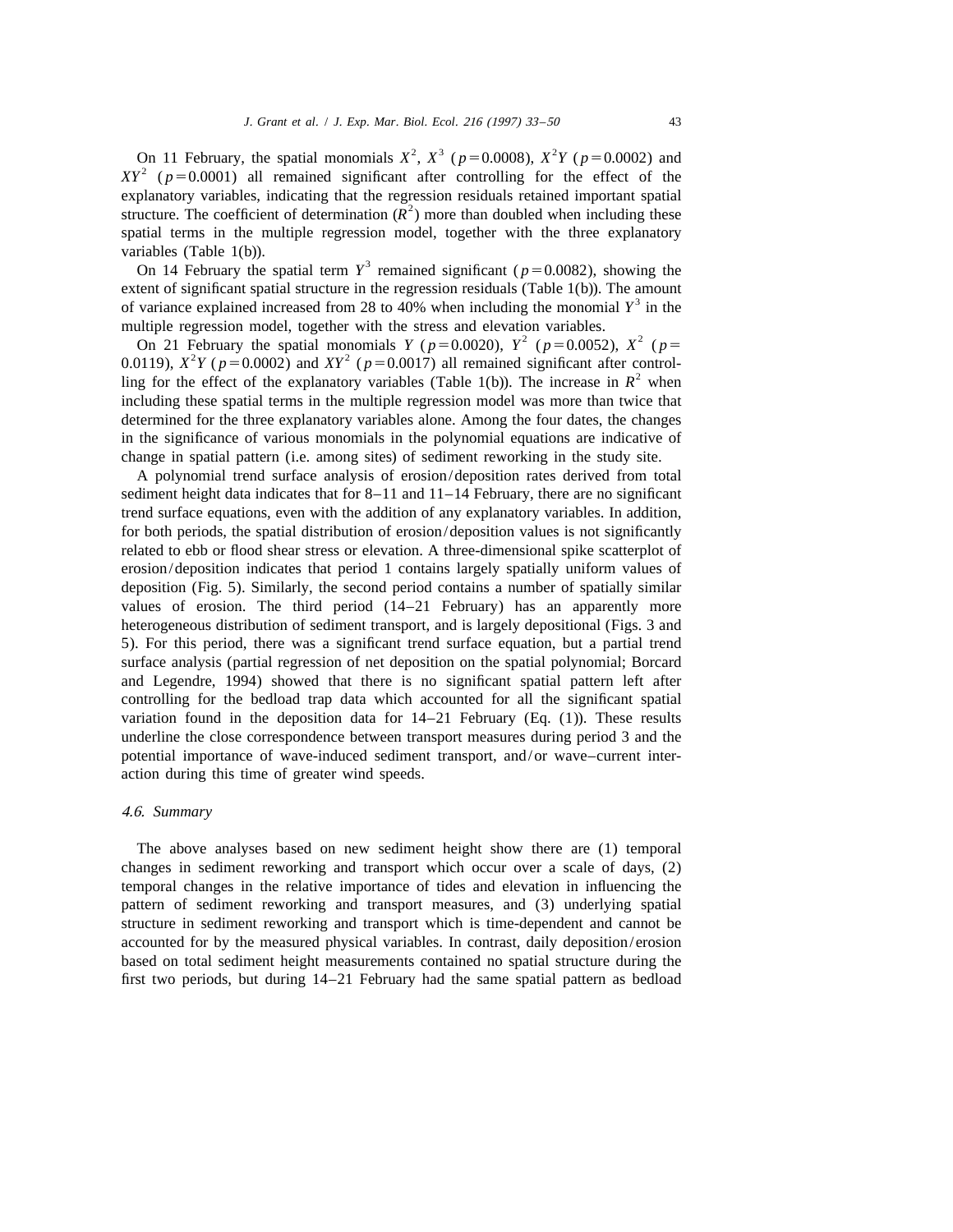

Fig. 5. Three-dimensional spike scatterplot of erosion/deposition (measured at ripple crests, normalized to daily rates) between sampling dates. Locations correspond to the 22 experimental sites shown in Fig. 1. Positive values (above zero *XY* plane, symbols up) indicate deposition and negative values (below zero *XY* plane, symbols down) indicate erosion. (a) Period 1 (8–11 February); (b) Period 2 (11–14 February); and (c) Period 3 (14–21 February). North and East units are meters.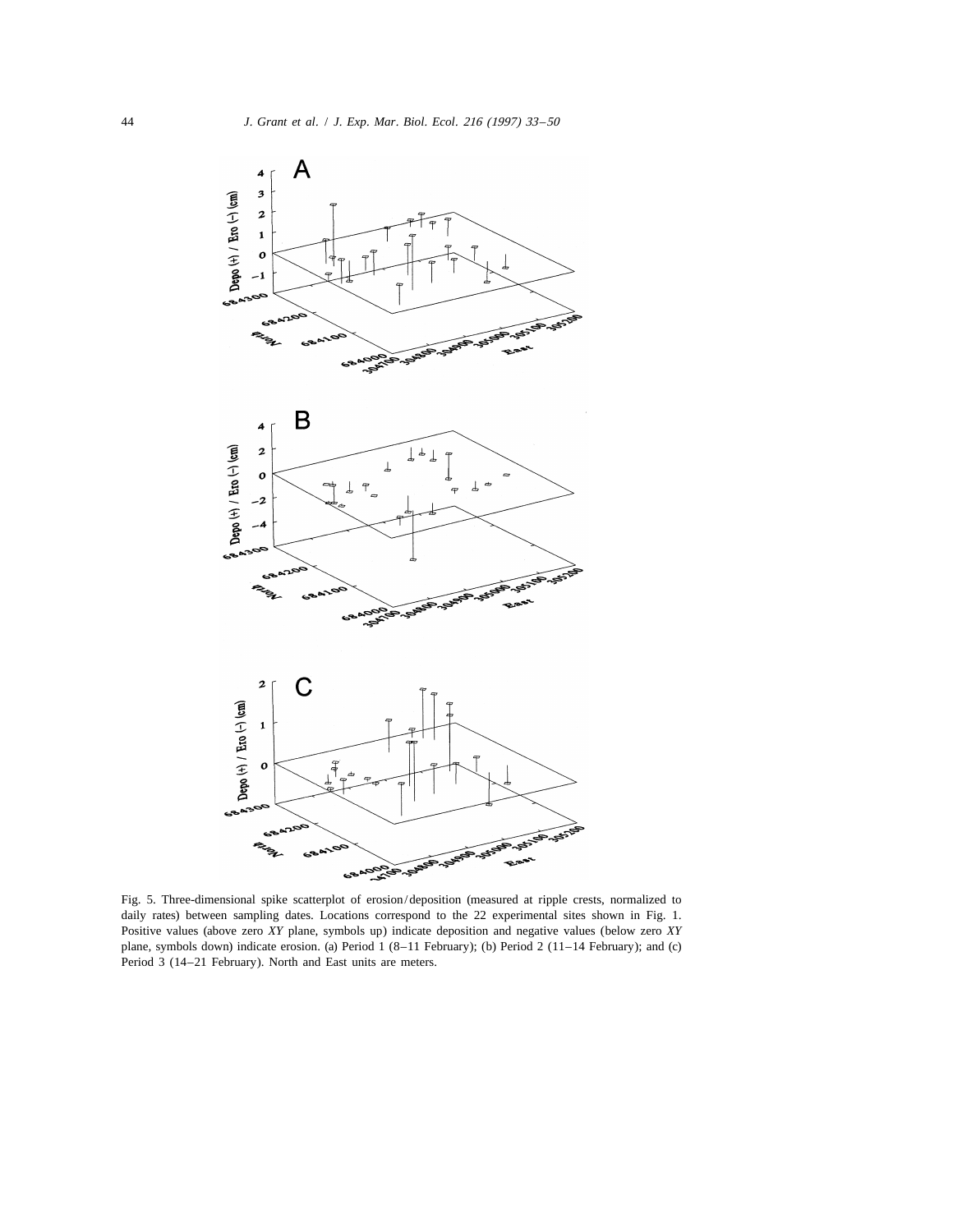transport measured by the traps. The interpretation of these data relative to faunal distribution rests on comparisons of the various indicators of sediment reworking and transport and their suitability as spatial indicators of passive transport processes.

# **5. Discussion**

## 5.1. *Comparison with previous work*

Spatial scales of intertidal sediment reworking and transport have been described as varying from centimetres to kilometres with most attention focused on the extremes. For example, small-scale (cm) patterns of flow, sediment saltation and resuspension associated with ripple crests and troughs have been documented in both flume and modelling studies (Davies, 1979; Baas, 1994; Oost and Baas, 1994). Over larger spatial scales  $(10^2-10^3 \text{ m})$  there are a number of estuary-wide studies of sediment dynamics based on either survey techniques (Collins et al., 1981) or fixed rods to measure changes in sediment height (Pickrill, 1979; Carling, 1982). In a mesoscale study of a  $150 \times 600$ m area of intertidal mudflat, Anderson et al. (1981) found that some regions of the study site were erosional while others were concurrently depositional. Similarly, Carling (1982) observed adjacent areas of deposition and erosion on sandflats bordering a salt<br>marsh in South Wales. During periods of deposition, rates of  $\sim 0.34$  mm day<sup>-1</sup> were<br>measured, comparable to the mean of 0.56 mm day periods 3 and 4 (Fig. 3(b)).

Although our study site appears homogeneous in elevation, grain size, and ripple morphology, the measures of sediment reworking and transport that we utilized exhibit variability in sediment movement even over scales of tens of metres. The variability that occurs over this scale may be assessed by comparing adjacent sites. If we consider the two places in our study site where there are contiguous groups of three experimental sites (Fig. 1(b)) and use date 4 as an example, bedload traps displayed coefficients of variation (CV) of 6% (in the NW end of the study site) and 32% (in NE end of the study site), with a range of 29% over the whole study site (22 experimental sites). In comparison, Emerson (1991) found that bedload trap rates had a  $CV=20-30\%$  in a  $10\times30$  m intertidal area. Commito et al. (1995a), (1995b) found low variability ( $CV < 10\%$ ) in bedload measurements using identical traps to ours in an area ( $\sim 40$  m scale) just east of the grid.

## 5.2. *Spatial structure in sediment reworking and transport*

Our studies at Wiroa Island comprise the first analysis of the spatial distribution of sediment reworking and transport in the marine environment. Trend surface analysis shows that the depth of reworking indicated by marker beds of dyed sand contained significant structure related to the *XY* grid, explaining as much or more variance than the tidal stress and elevation variables (11 and 21 February; Table 1). This residual variance suggests that some topographic aspect of the flat may regulate the pattern of sediment reworking. For example, mesoscale changes in slope of the flat and their interaction with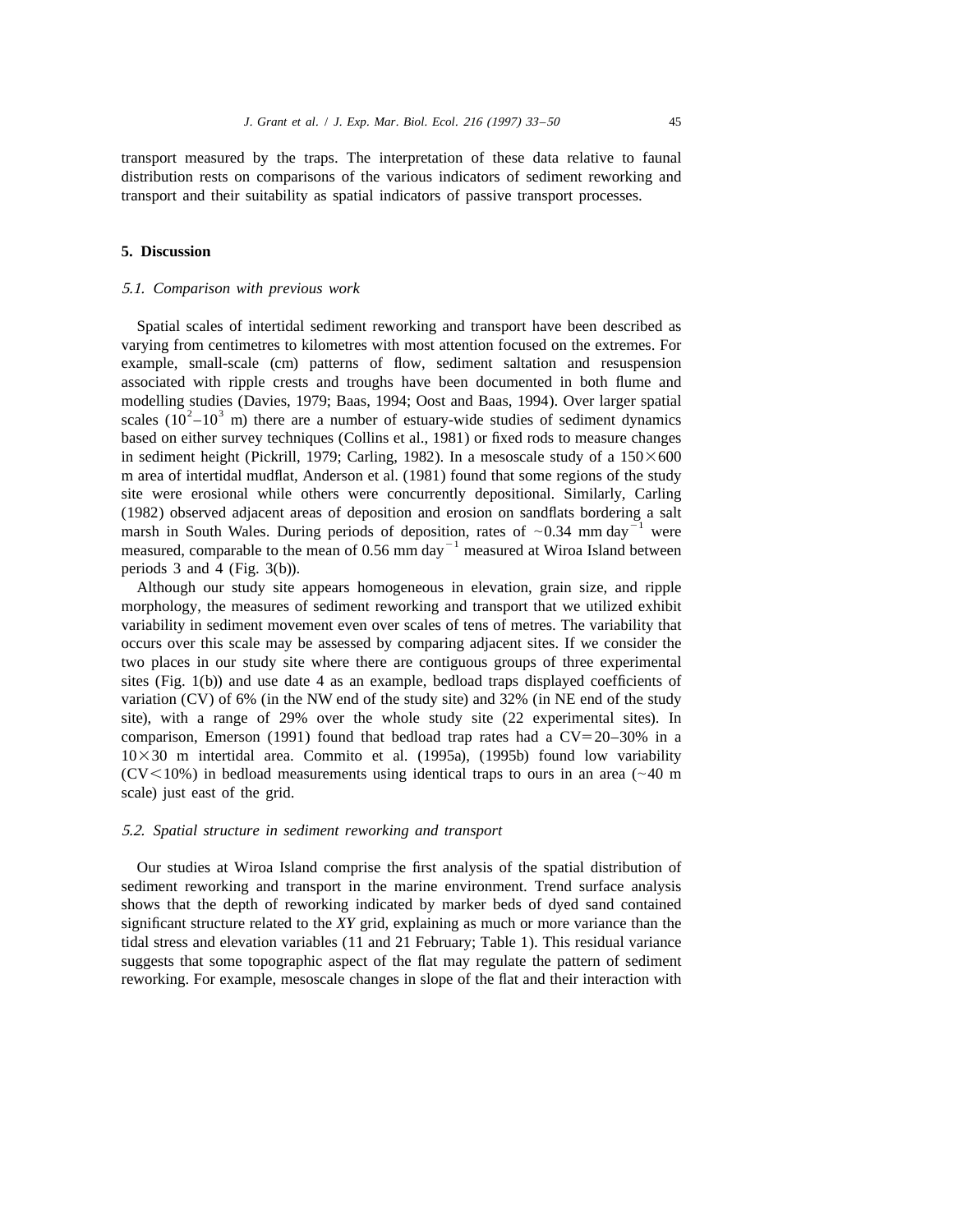tidal height will alter local wave energy (Makino, 1994), and therefore sediment reworking and transport, an effect seen locally in the southeastern corner of our study site (Bell et al., 1997). Xiankun et al. (1994) suggested that shear stress on tidal flats of the Wash is increased by local topography, stating that ''the creeks/gullies... constitute in themselves a large-scale bedform'' (p. 709; see also Bauer et al., 1995). The addition of form drag due to berms or other features  $(<100$  cm relief) to total friction in the benthic boundary layer would increase shear stress and sediment transport (Grant et al., 1993; Wheatcroft, 1994). On the sandflats adjacent to the study site, there are also low relief ridges, runnels, and drainage channels that may influence sediment reworking and transport in the study site.

Given that the mesoscale topography of the flat (ridge–runnel) changes on much longer time scales than those of the study period (Dolphin et al., 1995; Bell et al., 1997), how can we explain the short-term temporal variability observed in sediment reworking and transport measures within our study site? A variety of studies have documented the relationship between resuspension, sediment transport and wave and tidal action (Carling, 1981; Miller and Sternberg, 1988; Emerson, 1991; Jago et al., 1993; Vincent and Downing, 1994). These studies confirm the notion of Carling (1982) that transport occurs under unsettled rather than average conditions such as those derived from our model output. Changes in the neap–spring tidal cycles influence the interaction of static topography with the flow field, and thus the spatial structure of sediment reworking. This is apparent from the multiple regression of new sediment height (Table 1) where both elevation and current variables may be significant. Moreover, even local changes in ripple size and morphology (cm relief) will affect form drag (Grant et al., 1993; Wheatcroft, 1994; Xu and Wright, 1995). The model grid used to generate shear stress, while sufficiently detailed, would not contain all of the complex spatial and timedependent interactions (tide, immersion, ripple morphology) that occur within the study site and contribute to the spatial and temporal distribution of sediment reworking and transport. Due to these interactions, observed patterns of sediment transport could not necessarily be extrapolated to more energetic conditions. Moreover, it is highly likely that wind, waves, and wave–tide interactions are important in sediment reworking and transport at the study site (Commito et al., 1995b; Bell et al., 1997).

The depth of reworking indicated by replacement of dyed sand may be a more sensitive indicator of sediment transport than change in total sediment height, since localized transport events (horizontal scales of  $10^0 - 10^1$  m) will be recorded. In contrast, tides and waves sufficient to cause a net change in total sediment height are likely the result of flat-wide deposition/erosion. Consequently, new sediment height displays local variation reflected in significant *XY* structure (Table 1). These local reworking effects are also variable between dates. In contrast, change in total sediment height, although significant in magnitude (Fig. 3(b) Fig. 5), has no spatial structure in the first two sampling periods. This finding supports the notion of a uniform and flat-wide response rather than a local response of sediment erosion/deposition. During the period of increasing deposition (period 3, 14–21 February, Fig. 5(c)), change in total sediment height contains significant spatial structure but it is explained by bedload transport (Eq.  $(1)$ ).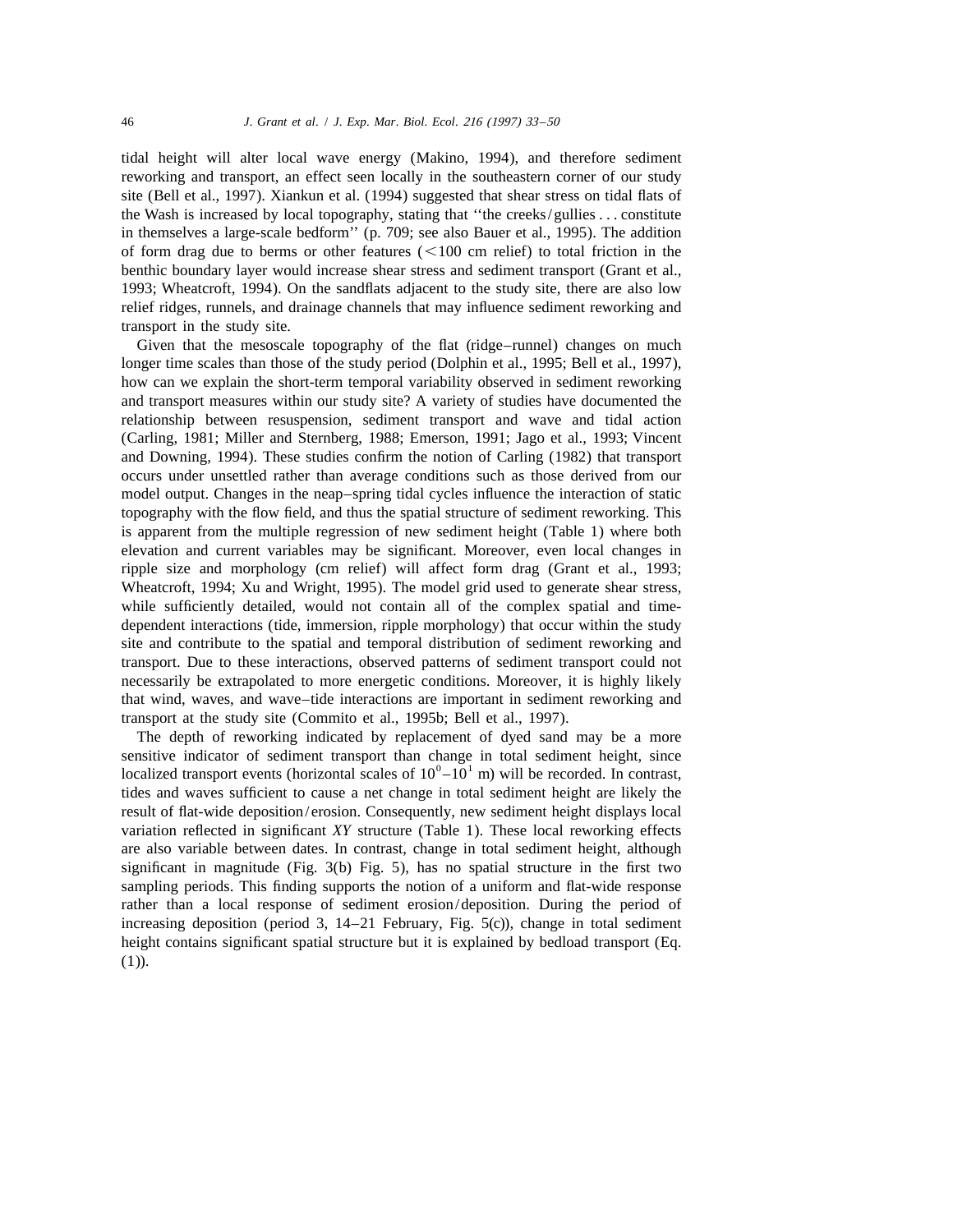## 5.3. *Sediment reworking and faunal transport*

If sediment reworking as measured by new sediment height and total sediment height are assumed to equate with disturbance and resuspension of juvenile bivalves from neighbourhood surface sediments (e.g. Roegner et al., 1995), then they may provide a ''template'' for predicting the distribution and relative abundance of these fauna within the study site. Results from the first three study dates may be more difficult to assess since they displayed less concurrence among transport measures and generally lower levels of sediment transport. The most energetic periods are those most likely to transport juvenile bivalves (Emerson and Grant, 1991; Roegner et al., 1995). Our results predict that if these fauna have passive behaviour similar to sand grains (Butman, 1987), then during study period 4, the distribution of colonizing fauna should correspond to the erosion–deposition pattern seen in Fig. 5(c). Depending on the mechanisms of faunal dispersal (saltation, byssal drifting, swimming; Cummings et al., 1993; Roegner et al., 1995), the water-column traps may provide another pattern of deposition, however their small sample size in our study precluded an analysis similar to bedload traps.

Commito et al. (1995b) utilized the same bedload traps in a small area of the Wiroa Island flat, east of the present study site. During their study, wind speeds were much higher, and corresponding trapping rates were an order of magnitude greater than our values. They suggested that sediment transport would erase small scale heterogeneity in faunal distribution/abundance caused by biotic interactions and similar disturbance. This is likely true on the scale of their measurements ( $\sim$ 40 m). However, our results show that deposition/erosion has significant spatial structure on the flat over scales of  $10^{1}-10^{2}$ meters, and at times this pattern is correlated with spatial structure in sediment transport as measured by bedload traps. Therefore, it is less desirable to simply measure sediment reworking and transport at one or two sites on the sandflat in order to explain spatial structure in faunal transport and colonization processes. Besides knowing that animals are transported by physical processes, a spatial component allows elaboration on how transport impacts population structure of juvenile size classes, potentially answering questions about the fate of transported animals. Legendre et al. (1997) point out that the effects of physical variables on observed faunal distribution are both size and species dependent. Colonization experiments (Thrush et al., 1997; Turner et al., 1997) extend these sampling observations by allowing an assessment of how faunal patterns evolve in response to physical forcing.

## 5.4. *Conclusions*

In conclusion, this study has demonstrated that sediment reworking and transport are variable over scales of  $10<sup>1</sup> - 10<sup>2</sup>$  m, as well as over a period of days to weeks. Measurements of sediment reworking and transport made with three methods indicate that results determined in single point studies cannot necessarily be extrapolated over larger spatial scales. Moreover, the forcing mechanisms appear to be a complex interaction between topography, tidal currents, and wind waves, which further complicates both the prediction and spatial extrapolation of transport. In terms of faunal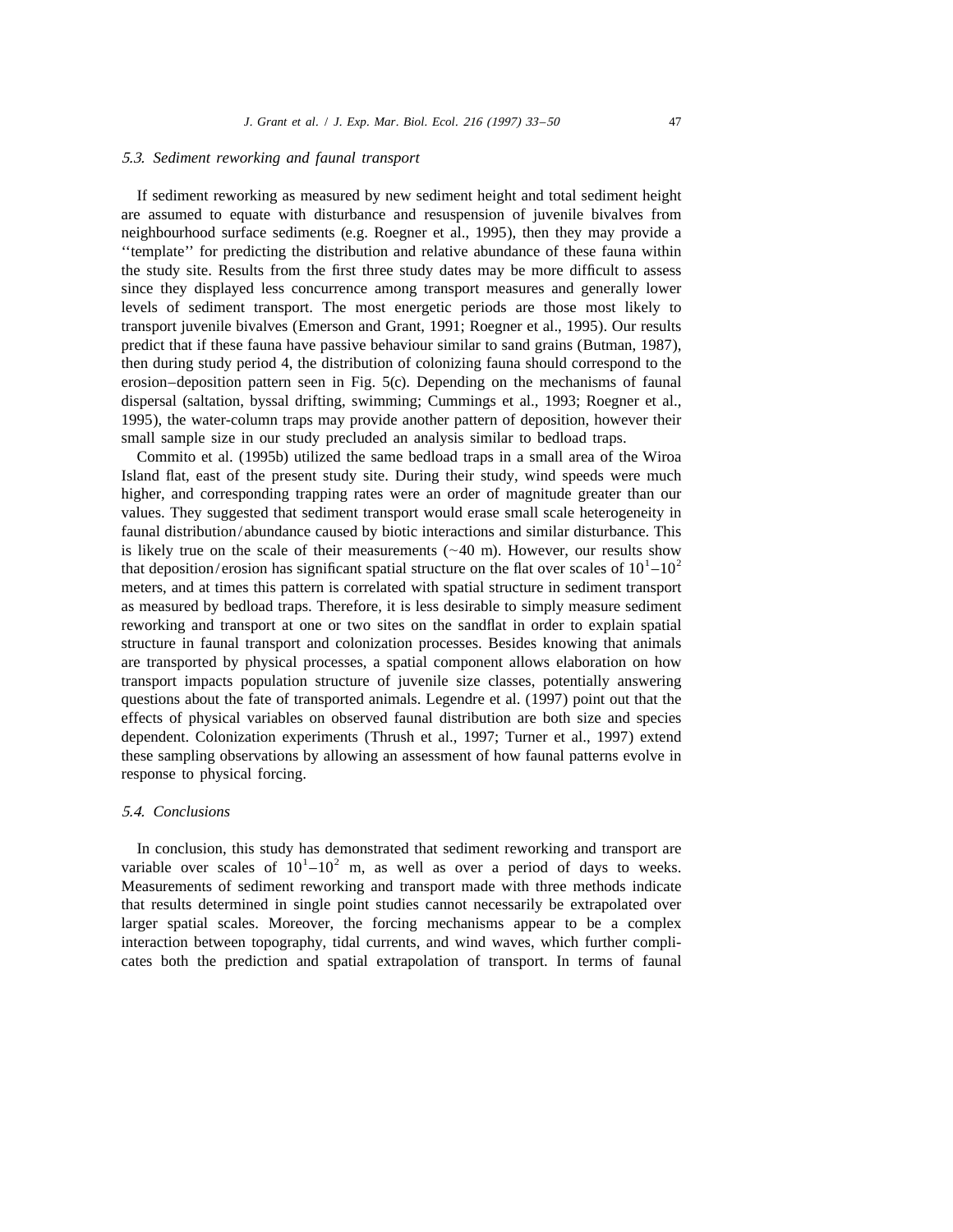transport, sediment reworking and transport patterns provide a template against which to compare animal distribution. However, the linkage will be most apparent when 1) sediment reworking and transport are substantial in magnitude, 2) there is significant *XY* spatial structure to the pattern of sediment reworking and transport, and 3) the fauna of interest is at least potentially transported as bedload (e.g. shelled forms). The companion paper by Turner et al. in this volume examines faunal colonization in adjacent sediment pans to test these assertions.

## **Acknowledgements**

We are grateful to Simon Thrush and Rick Pridmore for organizing the workshop that allowed this collaboration to occur. Simon Thrush, Mal Green and anonymous reviewers supplied helpful comments on the paper. We thank Richard Ford, Mike Taylor, and especially Jo Hull for assistance in the field and lab. We thank Auckland Airport Security for access to the study site. This research was made possible by support from NIWA-NSOF and FRST-CO1517. The participation of JG and PL were through NIWA Visiting Scientist Funding.

# **References**

- Anderson, F.E., Black, L., Watling, L.E., Mook, W., Mayer, L.M., 1981. A temporal and spatial study of mudflat erosion and deposition. J. Sedim. Petrol. 51, 729–736.
- Armonies, W., 1994. Turnover of postlarval bivalves in sediments of tidal flats in Konigshafen (German Wadden Sea). Helgo. Meeresunter. 48, 291–297.
- Baas, J.H., 1994. A flume study on the development and equilibrium morphology of current ripples in very fine sand. Sedimentology 41, 185–209.
- Bauer, B.O., Kammerer, M.T., Namikas, S.L., Sherman, D.J., 1995. Velocity structure and sea bed roughness associated with intertidal (sand and mud) flats and saltmarshes of the Wash. UK.: Discussion. J. Coast. Res. 11, 252–255.
- Bell, R.G., Hume, T.M., Dolphin, T.J., Green, M.O., Walters, R.A., 1997. Characterization of physical environmental factors on an intertidal sandflat, Manukau Harbour. New Zealand. J. Exp. Mar. Biol. Ecol. 216 (1–2), 11–31.
- Borcard, D., Legendre, P., 1994. Environmental control and spatial structure in ecological communities: an example using Oribatid mites (Acari, Oribatei). Environ. Ecol. Stat. 1, 37–53.
- Butman, C.A., 1987. Larval settlement of soft-sediment invertebrates: the spatial scales of pattern explained by active habitat selection and the emerging role of hydrodynamical processes. Oceanogr. Mar. Biol. Ann. Rev. 25, 113–165.
- Carling, P.A., 1981. Sediment transport by tidal currents and waves: observations from a sandy intertidal zone. Spec. Publs. Int. Assoc. Sedimentol. 5, 65–80.
- Carling, P.A., 1982. Temporal and spatial variation in intertidal sedimentation rates. Sedimentology 29, 17–23.
- Childers, D.L., Sklar, F.H., Drake, B., Jordan, T., 1993. Seasonal measurements of sediment elevation in three Mid-Atlantic estuaries. J. Coast. Res. 9, 986–1003.
- Collins, M.B., Amos, C.L., Evans, G., 1981. Observations of some sediment transport processes over intertidal flats, the Wash, U.K. Spec. Publs. Int. Ass. Sediment. 5, 81–98.
- Commito, J.A., Currier, C.A., Kane, L.R., Reinsel, K.A., Ulm, I.M., 1995. Dispersal dynamics of the bivalve *Gemma gemma* in a patchy environment. Ecol. Monogr. 65, 1–20.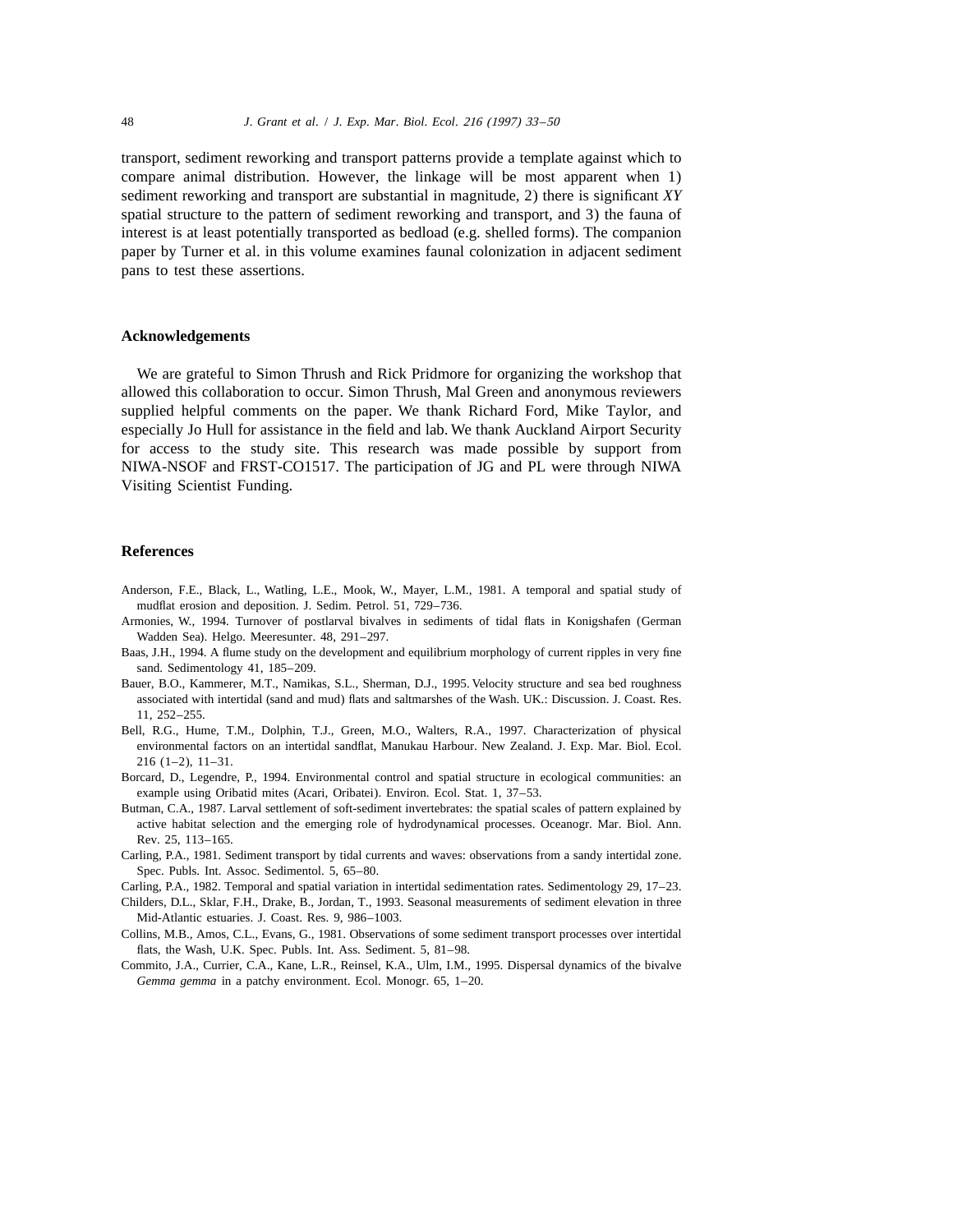- Commito, J.A., Thrush, S.F., Pridmore, R.D., Hewitt, J.E., Cummings, V.J., 1995. Dispersal dynamics in a wind-driven benthic system. Limnol. Oceanogr. 40, 1513–1518.
- Cummings, V.J., Pridmore, R.D., Thrush, S.F., Hewitt, J.E., 1993. Emergence and floating behaviours of post-settlement juveniles of *Macomona liliana* (Bivalvia, Tellinacea). Mar. Behav. Physiol. 24, 25–32.
- Davies, A.G., 1979. The potential flow over ripples on the seabed. J. Mar. Res. 37, 743–759.
- Dolphin, T.J., Hume, T.M., Parnell, K.E., 1995. Oceanographic processes and sediment mixing on a sandflat in an enclosed sea, Manukau Harbour, New Zealand. Mar. Geol. 128, 169–181.
- Eckman, J.E., 1979. Small-scale patterns and processes in a soft-substratum, intertidal community. J. Mar. Res. 37, 437–456.
- Emerson, C.W., 1991. The simultaneous measurement of bedload sediment transport and infaunal transport on intertidal sandflats. Estuaries 14, 361–371.
- Emerson, C.W., Grant, J., 1991. The control of soft-shell clam *Mya arenaria* recruitment on intertidal sandflats by bedload sediment transport. Limnol. Oceanogr. 36, 1288–1300.
- Gao, S., Collins, M.B., 1994. Analysis of grain size trends, for defining sediment transport pathways in marine environments. J. Coast. Res. 10, 70–78.
- Graf, G., 1992. Benthic–pelagic coupling: a benthic view. Oceanogr. Mar. Biol. Ann. Rev. 30, 149–190.
- Grant, J., 1985. A method for measuring horizontal transport of organic carbon over sediments. Can. J. Fish. Aquat. Sci. 42, 595–602.
- Grant, J., Emerson, C.W., Shumway, S.E., 1993. Orientation, passive transport, and sediment erosion features of the sea scallop *Placopecten magellanicus* in the benthic boundary layer. Can. J. Zool. 71, 953–959.
- Grant, J., Enright, C.T., Griswold, A., 1990. Resuspension and growth of *Ostrea edulis*: a field experiment. Mar. Biol. 104, 51–59.
- Hogue, E.W., Miller, C.B., 1981. Effects of sediment microtopography on small-scale spatial distributions of meiobenthic nematodes. J. Exp. Mar. Biol. Ecol. 53, 181–191.
- Huettel, M., Ziebis, W., Forster, S., 1996. Flow-induced uptake of particulate matter in permeable sediments. Limnol. Oceanogr. 41, 309–322.
- Jago, C.F., Bale, A.J., Green, M.O., Howarth, M.J., Jones, S.E., McCave, I.N., Millward, G.E., Morris, A.W., Rowden, A.A., Williams, J.J., 1993. Resuspension processes and seston dynamics, southern North Sea. Phil. Trans. R. Soc. Lond. A 343, 475–491.
- Legendre, P., Fortin, M.-J., 1989. Spatial pattern and ecological analysis. Vegetatio 80, 107–138.
- Legendre, P, Thrush, S.F., Cummings, V.J., Dayton, P.K., Grant, J., Hewitt, J.E., Hines, A.H., McArdle, B.H., Pridmore, R.D., Schneider, D.C., Turner, S.J., Whitlatch, R.B., Wilkinson, M.R., 1997. Spatial structure of bivalve variability in the Wiroa Island sampling grid, Manukau Harbour. J. Exp. Mar. Biol. Ecol. 216  $(1-2)$ , 99-128.
- Makino, Y., 1994. Wave ripple dynamics and the combined-flow modification of wave ripples in the intertidal zone of Ariake Bay (Kyushu. Japan). Mar. Geol. 120, 63–74.
- Medina, R., Losada, I.J., Losada, M.A., Vidal, C., 1994. Temporal and spatial relationship between sediment grain size and beach profile. Mar. Geol. 118, 195–206.
- Miller, D.C., Sternberg, R.W., 1988. Field measurements of the fluid and sediment-dynamic environment of a benthic deposit feeder. J. Mar. Res. 46, 771–796.
- Miller, M.C., McCave, I.N., Komar, P.D., 1977. Threshold of sediment motion under unidirectional currents. Sedimentology 24, 507–528.
- Oost, A.P., Baas, J.H., 1994. The development of small scale bedforms in tidal environments: an empirical model for unsteady flows and its applications. Sedimentology 41, 883–903.
- Pickrill, R.A., 1979. A micro-morphological study of intertidal estuarine surfaces in Pauatahanui Inlet, Porirua Harbour. N.Z. J. Mar. Freshw. Res. 13, 59–69.
- Roegner, C., André, C., Lindegarth, M., Eckman, J.E., Grant, J., 1995. Transport of recently settled soft-shell clams (*Mya arenaria* L.) in laboratory flume flow. J. Exp. Mar. Biol. Ecol. 187, 13–26.
- Thrush, S.F., Cummings, V.J., Dayton, P.K., Ford, R., Grant, J., Hewitt, J.E., Hines, A.H., Lawrie, S.M., Pridmore, R.D., Legendre, P., McArdle, D.C., Schneider, S.K., Turner, S.J., Whitlatch, R., Wilkinson, M., 1997. Matching the outcome of small-scale density manipulation experiments with larger scale patterns: an example of bivalve adult/juvenile interactions. J. Exp. Mar. Biol. Ecol. 216  $(1-2)$ , 153-169.
- Turner, S.J., Grant, J., Pridmore, R.D., Hewitt, J.E., Wilkinson, M.R., Hume, T.M., Morrisey, D.J., 1997. Bedload and water-column transport and colonization processes by mobile post-settlement macrofauna: Does infaunal density matter? J. Exp. Mar. Biol. Ecol. 216 (1–2), 51–75.